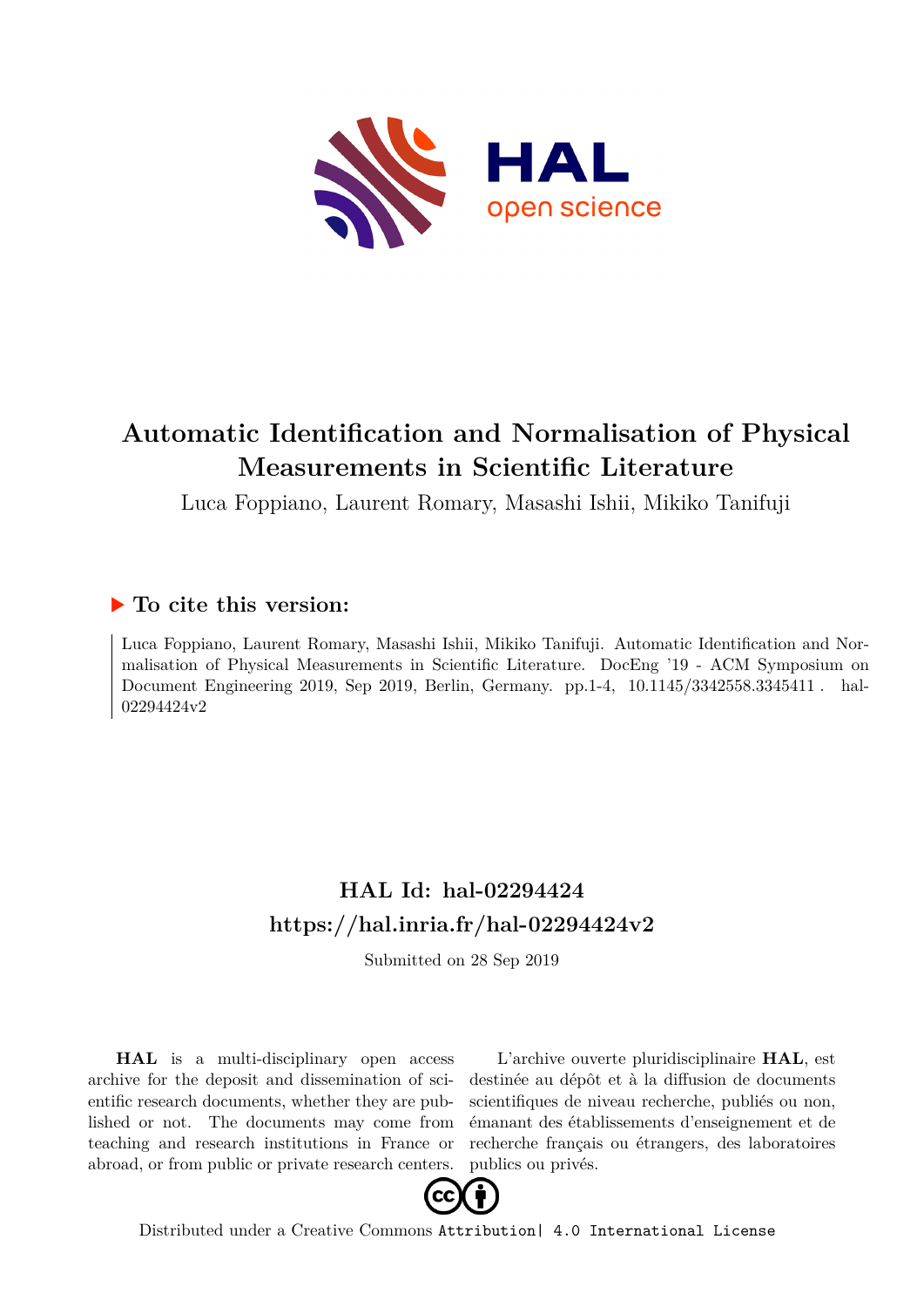# Automatic Identification and Normalisation of Physical Measurements in Scientific Literature

Luca Foppiano FOPPIANO.Luca@nims.go.jp National Institute for Materials Science (NIMS) Tsukuba, Japan

Masashi Ishii ISHII.Masashi@nims.go.jp National Institute for Materials Science (NIMS) Tsukuba, Japan

# ABSTRACT

We present Grobid-quantities, an open-source application for extracting and normalising measurements from scientific and patent literature. Tools of this kind, aiming to understand and make unstructured information accessible, represent the building blocks for large-scale Text and Data Mining (TDM) systems. Grobid-quantities is a module built on top of Grobid [6] [13], a machine learning framework for parsing and structuring PDF documents. Designed to process large quantities of data, it provides a robust implementation accessible in batch mode or via a REST API. The machine learning engine architecture follows the cascade approach, where each model is specialised in the resolution of a specific task. The models are trained using CRF (Conditional Random Field) algorithm [12] for extracting quantities (atomic values, intervals and lists), units (such as length, weight) and different value representations (numeric, alphabetic or scientific notation). Identified measurements are normalised according to the International System of Units (SI). Thanks to its stable recall and reliable precision, Grobid-quantities has been integrated as the measurement-extraction engine in various TDM projects, such as Marve (Measurement Context Extraction from Text), for extracting semantic measurements and meaning in Earth Science [10]. At the National Institute for Materials Science in Japan (NIMS), it is used in an ongoing project to discover new superconducting materials. Normalised materials characteristics (such as critical temperature, pressure) extracted from scientific literature are a key resource for materials informatics (MI) [9].

# CCS CONCEPTS

• Applied computing → Document analysis; Document metadata; Format and notation.

DocEng '19, September 23–26, 2019, Berlin, Germany

© 2019 Copyright held by the owner/author(s). Publication rights licensed to ACM. ACM ISBN 978-1-4503-6887-2/19/09. . . \$15.00 <https://doi.org/10.1145/3342558.3345411>

Laurent Romary laurent.romary@inria.fr Inria Paris, France

Mikiko Tanifuji TANIFUJI.Mikiko@nims.go.jp National Institute for Materials Science (NIMS) Tsukuba, Japan

# **KEYWORDS**

Machine Learning, TDM, Measurements, Physical quantities, Units of measurements

#### ACM Reference Format:

Luca Foppiano, Laurent Romary, Masashi Ishii, and Mikiko Tanifuji. 2019. Automatic Identification and Normalisation of Physical Measurements in Scientific Literature. In ACM Symposium on Document Engineering 2019 (DocEng '19), September 23–26, 2019, Berlin, Germany. ACM, New York, NY, USA, 4 pages.<https://doi.org/10.1145/3342558.3345411>

#### 1 INTRODUCTION

The data overflow in scientific publications makes rapid access to relevant information a challenging issue, for both researchers and readers. One of the essential element found in scientific literature is the physical quantity or measurement, which combine quantification of units (such as grams or micrometres) and quantified object or substances. The automatic extraction of measurements has been studied for many years. Nowadays, although the technology has been evolved, there are still several challenges to overcome: (1) natural language and writing style have varieties of expressions (for example length can be expressed as m, meter, metre). (2) Overlaps between the different units of measurement (pico Henry inductance and acidity share the same notation,  $pH$ ). (3) The physical quantities or measurements are scalable by accompanying units (e.g., 1 pl. = 453.6 g), meaning that value and unit combination and its normalisation are necessary for semantic recognition. The need for a precise automatic generation of databases from physical measurements is common to a wide range of domains.

In this paper, we present Grobid-quantities, an open-source application for identifying, parsing and normalising measurements from scientific and patent literature. Using Conditional Random Field (CRF) [12], it provides a machine learning framework for extracting information in a robust manner, and then normalise them toward the International System of Units (SI). This article is organised as follow. In Section 2 we introduce related work. Then, we describe the system in Section 3 and report its evaluation results in Sections 4. Use cases and future scopes are described in Section 5. Section 6 concludes this paper.

### 2 RELATED WORK

Attempts to extract measurements from text have been made using rule-based (formal grammars engines, lookups in terminological

Permission to make digital or hard copies of all or part of this work for personal or classroom use is granted without fee provided that copies are not made or distributed for profit or commercial advantage and that copies bear this notice and the full citation on the first page. Copyrights for components of this work owned by others than the author(s) must be honored. Abstracting with credit is permitted. To copy otherwise, or republish, to post on servers or to redistribute to lists, requires prior specific permission and/or a fee. Request permissions from permissions@acm.org.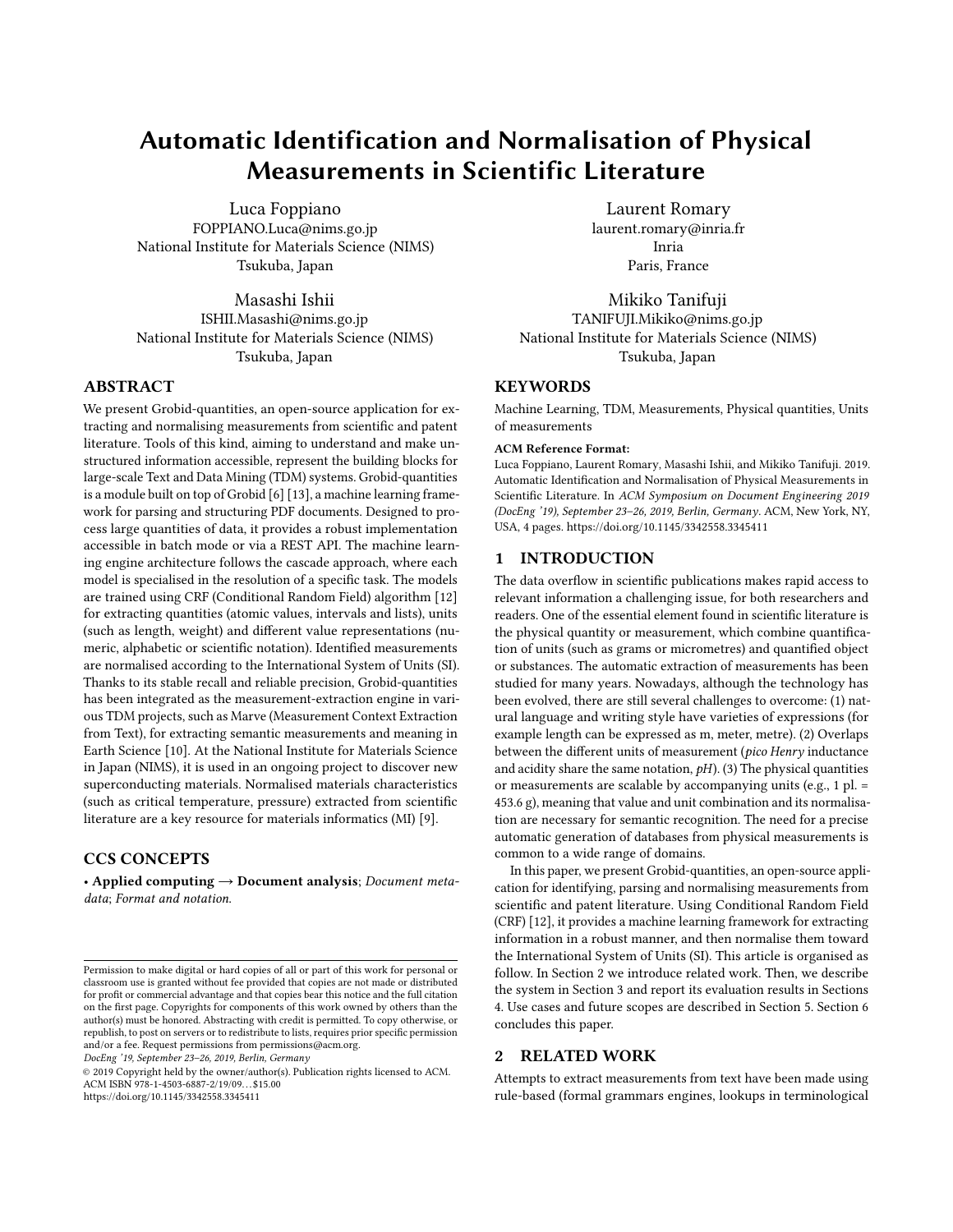databases) and ML approaches. A known commercial tool, Quantalyze<sup>1</sup>, was reported by [10] showing weak recall and supporting only a limited subset of units [3]. Another approach [1], using GATE (General Architecture for Text Engineering), addressed the identification of numeric properties from patents. [2] investigated issues applied to Russian-derived languages. These approaches lack either the generalisation to an extensive corpus or deal mainly with specific languages. [4] described an attempt to recognise units by looking up terms from an ontology, using ML in combination with pattern matching and string metrics. Other ML-based approaches exist, although limited to specific domains: [11] and [8] describe measurements extraction from experimental results in biology and nanocrystal device development, respectively. Our work is not restricted to a specific domain or subset of measurements and includes a normalisation process.

# 3 SYSTEM DESCRIPTION

Grobid-quantities is a Java web application, based on Grobid (GeneRation Of BIbliographic Data) [6] [13], a machine learning framework for parsing and structuring raw documents such as PDF or plain text. Grobid-quantities is designed to process large quantity of data, via web, through a REST (Representation State Transfer) API or locally, via the file-system (batch mode). Output information are standardised as stand-off annotations, and they can be stored in databases or indexed in search engines. Each annotation can be visualised on top of PDFs using the GROBID build-in positional coordinates.

### 3.1 Data model



Figure 1: Schema of the data model.

The data model (Figure 1) lay its foundation on the concept of Measurement, which links an object or a substance with one or more quantities. We defined four Measurements types: (a) atomic, in case of a single measurement (e.g., 10 grams). (b) interval (from 3 to 5  $km$ ) and (c) range (100  $\pm$  4 mm) for continuous values, and, (d) a list of discrete values. A Quantity links the quantitative value and the unit. Since data extracted from PDFs unavoidably present irregular tokens from wrong UTF-8 encoding or missing fonts, we designed

this model to allow partial results. The Value and Unit entities allow three different representations (Figure 1): Raw as appear in input, Parsed unifies the value into the numerical expression, and the unit with its properties (system, type). Finally, Normalised contains the transformed unit and values to the SI system. Value object supports four types of representations: numeric (2, 1000), alphabetic (two, thousand), scientific notation  $(3 \cdot 10^5)$ , and time, which is also an expression of measurement. Units objects are organised following the SI, which allows representing units as products of simpler compounds (e.g. m/s to  $m \cdot s^{-1}$ ) further decomposed as<br>triples (prefix base and power) triples (prefix, base and power).

#### 3.2 Architecture

The system takes in input text or PDF (the content is extracted in a structured way using the Grobid framework) and performs three steps: (a) tokenisation, (b) measurement extraction and parsing and (c) quantity normalisation. The details of each step are summarised as follows.

3.2.1 Tokenisation. This process splits input data into tokens. Grobidquantities uses a two-phase tokenisation: (1) first it splits by punctuation marks, then (2) each resulting token is re-tokenised to separate adjacent digits and alphanumeric characters. Given the example 25mˆ2, first returns a list [25m, ˆ, 2] and then recursively divides 25m as [25, m] resulting in [25, m, ˆ, 2].

3.2.2 Extraction. The tokens are passed through three ML models, in cascade: first the Quantities CRF model determines appropriate unit and value tags. Results are further processed by the respective Units and Values CRF models as illustrated in Figure 2.



#### Figure 2: The cascade approach in applied CRF models. The Quantities model recognises value and units which are passed, respectively, to Values and Units CRF sub-models for further extraction.

Table 1 describes the labels predicted by the Quantities CRF model. Notice that, to reconstruct complex structured objects from the flat sequence generated by the engine, additional labels are necessary (such as <unitLeft>, <unitRight>, for units).

Previous work (Section 2) presented extensive use of databases or ontologies. In our solution, we used a similar approach. We created a list of units (in English, French and German) with their characteristics: system (SI base, SI derived, imperial, ...) and type

<sup>1</sup>https://www.quantalyze.com/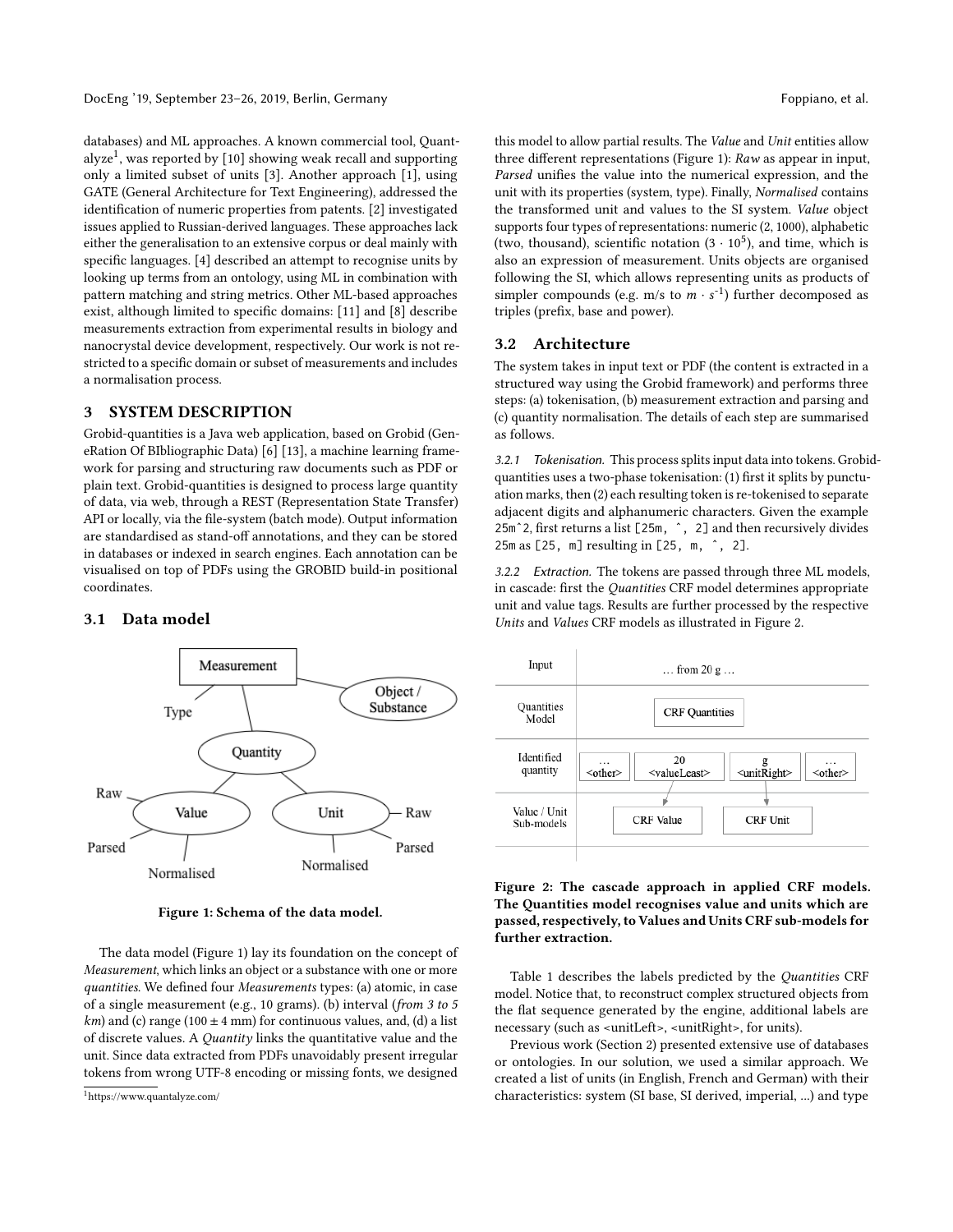Automatic Identification and Normalisation of Physical Measurements in Scientific Diteratured of September 23-26, 2019, Berlin, Germany

Table 1: Labels description for the Quantities CRF model. In bold are highlighted specific examples.

| Label                                                                                                                                                                       | Description                                                                                                                                                    | Example                                                                                          |
|-----------------------------------------------------------------------------------------------------------------------------------------------------------------------------|----------------------------------------------------------------------------------------------------------------------------------------------------------------|--------------------------------------------------------------------------------------------------|
| <valueatomic><br/><valueleast><br/><valuemost><br/><valuebase><br/><valuerange><br/><valuelist></valuelist></valuerange></valuebase></valuemost></valueleast></valueatomic> | value of an atomic quantity<br>least value in an interval<br>max value in an interval<br>base value in a range<br>range value in a range<br>list of quantities | 2 <sub>m</sub><br>from 2 m<br>up to 7 m<br>$20 \pm 7 \text{ m}$<br>$20 \pm 7$ m<br>2, 3 and 10 m |
| <unitleft></unitleft>                                                                                                                                                       | left-attached unit                                                                                                                                             | $pH_2$                                                                                           |
| <unitright></unitright>                                                                                                                                                     | right-attached unit                                                                                                                                            | 2m                                                                                               |
| <other></other>                                                                                                                                                             | everything else                                                                                                                                                |                                                                                                  |

(volume, length, ...), and their representations: notations  $(m^3, m^2)$ ), lemmas (cubic meter, cubic metre) and inflections (cubic meters, cubic metres). We made this list available through the Unit Lexicon, which offers unit lookups by properties (such as notation, lemma, inflexion). A second gazetteer was created to allow the transformation of alphabetic values in numeric ones (for example, twenty-one to 21).

Features in the Quantities CRF model are generated from preceding and following tokens, presence of capital, digits. Orthogonal features are obtained through the Unit Lexicon, like a Boolean indicating whether a token is a known unit or not. Typographical information (such as format, fonts, subscript and superscript) are ignored.

The Units CRF model works at character level and uses the Unit Lexicon to highlight known units or prefixes. The input tokens are parsed and transformed to a product of triples (prefix, base, power) as shown in Table 2. For example  $\frac{Kg}{m}$ , corresponds to  $\frac{Kg}{m}$ <sup>-2</sup> and becomes  $[(K, g, 1), (m, m, -2)]$  as product of triples.

Table 2: Labels description for the Units CRF model. In bold are highlighted specific examples.

| Label          | Description        | Example         |
|----------------|--------------------|-----------------|
| $<$ prefix $>$ | prefix of the unit | $km^2$          |
| <base/>        | unit base          | $km^2$          |
| $<$ pow $>$    | unit power         | km <sup>2</sup> |
| $<$ other $>$  | everything else    |                 |

We then use the structured triples to fetch the corresponding information (system, type) from the Unit Lexicon and attach them to the resulting object. This implementation processes the unit characters using right-to-left order. Priority modifiers, such as parenthesis, are ignored. They are generally not frequent in units expressions, and require a more complex logic.

In parallel, the CRF Values model unifies the format of identified values into numerical formats. It supports four types: numeric, alphabetic, scientific notation, and time expression (see Table 3). Different techniques are applied for each type: alphabetic expressions are looked up in the word-to-number gazetteer, scientific notations are parsed and calculated mathematically. Time expressions are further segmented using the Grobid built-in Date CRF model.

Table 3: Labels description for the Values CRF model. In bold are highlighted specific examples.

| Label                                                                                                                                  | Description                                                                                                                                             | Example                                                                             |
|----------------------------------------------------------------------------------------------------------------------------------------|---------------------------------------------------------------------------------------------------------------------------------------------------------|-------------------------------------------------------------------------------------|
| <number><br/><alpha><br/><time><br/><br/> se&gt;<br/><math>&lt;</math>pow<math>&gt;</math><br/><other></other></time></alpha></number> | numeric value / coefficient<br>alphabetic value<br>time expression<br>base in scientific notation<br>exponent in scientific notation<br>everything else | $2.5 \cdot 10^5$<br>twenty<br>in 1970-01-02<br>$2.5 \cdot 10^5$<br>$2.5 \cdot 10^5$ |

3.2.3 Normalisation. The measurements extracted are transformed to the base SI unit (grams to kg, Celsius to Kelvin, etc.). We used an external Java library called Units of Measurement [5], which provides a set of standard interfaces and implementations for safely handling units and quantities. Manipulating measurements with transformations often lead to common mistakes due to wrong rounding and approximations. At the time this paper is being written, the final revised version of this library has been accepted under the Java Standardisation Process JSR-385.

### 4 EVALUATION AND RESULTS

We trained and evaluated our system's models using a dataset based on 32 scientific publication (English, Open Access (OA)) and three patents (with translation in English, French and German) randomly selected from different domains such as medicine, robotics, astronomy, and physiology. The training data was generated automatically and then corrected and cross-checked by three annotators. We used 10-fold cross-validation to evaluate each CRF model, independently, and produce precision, recall and f1 scores, as summarised in Table 4.

The Quantities CRF model reported an f1 macro average of 80.14% with precision and recall of 84.93% and 76.86%, respectively. The paragraph accuracy was 68.97%, indicating that more than half of the evaluated paragraphs were correctly labelled. These scores are promising, considering the complexity of the task and the rather small size of the training corpus. In particular, <list> and <unitRight> require more example.

The Units CRF model f1 macro average was 98.86%, with precision and recall reaching 98.75% and 98.97%, respectively. Compared with our other models, performances were extremely high (more than 10% for f1 score). Such difference can be attributed to the data distribution and the lower variability of unit expressions. We analysed the training data, and we noticed that the distribution is biased toward simple units (composed by a single triple). Intuitively, this makes sense, because simple units are statistically more frequent; on the other hand, it highlights the necessity of having more complex examples in our dataset. Secondly, unit expressions appear, by nature, with lower variability, leading to the generation of more duplicates than in other models' training datasets. For example, the expressions 1% and 2% have two different values (1, 2) and the same unit (%), which would appear twice. Since we cannot alter the statistical distribution of the dataset, we would obtain better and more precise measurements of the model generalisation capabilities by using a separate and independent evaluation corpus.